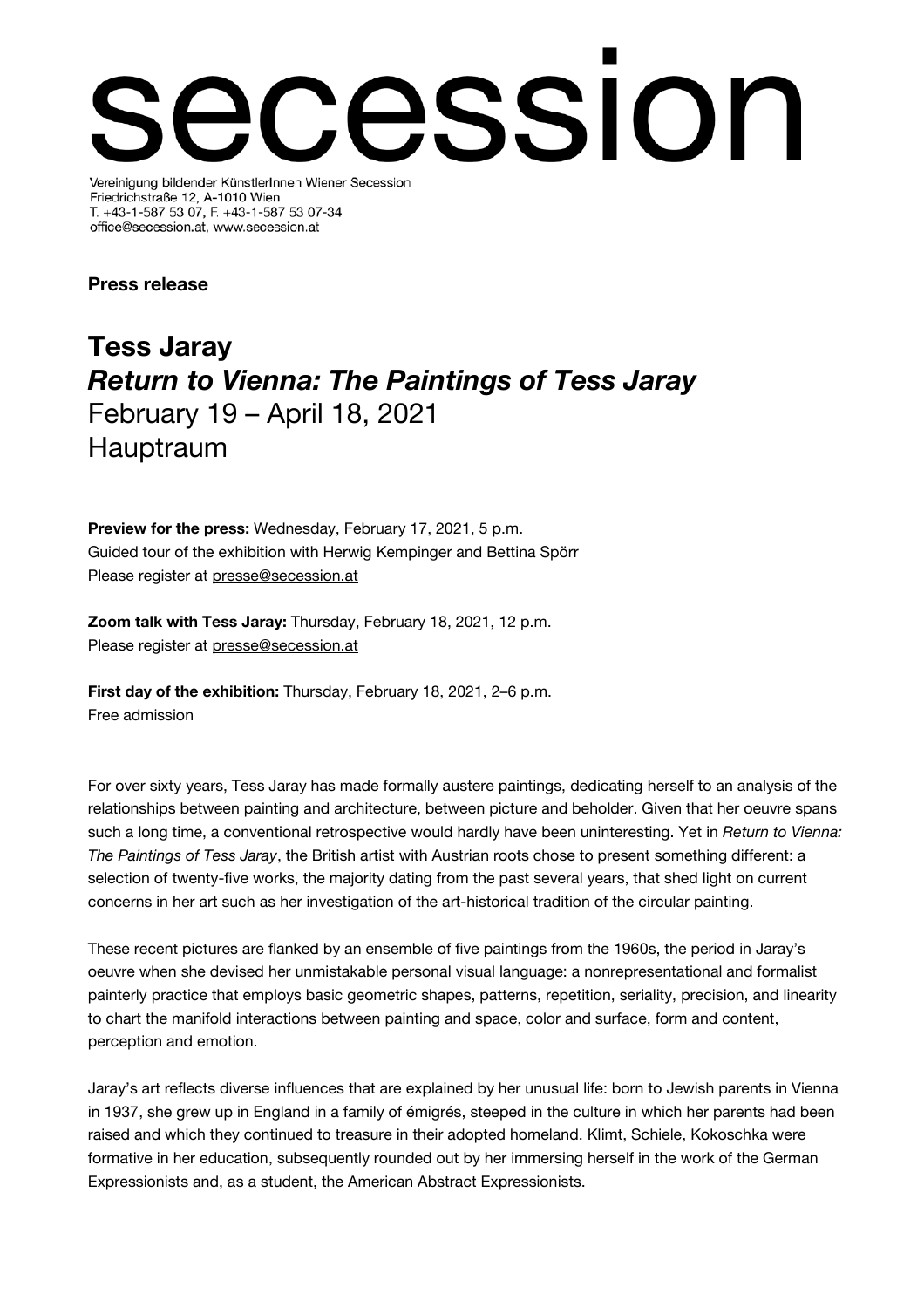secession Vereinigung bildender KünstlerInnen Wiener Secession Friedrichstraße 12, A-1010 Wien T. +43-1-587 53 07, F. +43-1-587 53 07-34 office@secession.at, www.secession.at

Two cultural encounters have been her constant sources of inspiration for decades, encouraging her to develop her own style, and both have left traces in the works on display: her studies of the paintings and architecture of the Italian Renaissance—the painter Piero della Francesca, in particular, has cast a lasting spell over her—; and her fascination with Islamic art, which she explored on travels to Morocco and later to Syria and Jordan in the 1980s. Rather than replicating these influences in her works, Jaray subjects them to an intellectual, emotional, and intuitive transformation before integrating them into her characteristic visual idiom.

The works in the exhibition, most of them in large formats, play with basic geometric shapes, simple patterns, color fields in harmoniously balanced hues, or vigorous chromatic contrasts. They aim at visual effects such as illusions of depth, afterimages, and optical shimmering while stimulating the mind no less than the senses—in short, they demand focused contemplation. The titles offer cues for interpretation; some are descriptive (Seventeen Small Squares, 2018), while others hint at a process of artistic research (Discovery & Proof, 2018) or architectonic references (Citadel, 2017) or evoke a mood (Victory, 2019). The drawing—as study, sketch, and draft—is an indispensable aid in the artist's work on her paintings, extensive printed oeuvre, and designs for public spaces. The artist's book published in conjunction with the exhibition presents a survey of her graphic output between 1960 and 2000.

"Through the process of entirely intuitive drawing, suddenly a line or a shape may take on a meaning that can be developed. These drawings are in a way an archaeology of the unconscious mind. A way to make discoveries on paper that may be developed into paintings. Paul Klee famously spoke about 'taking a line for a walk.' I would take that further and say that for me it's a record of travelling with a pencil." (Tess Jaray)

Tess Jaray was born in Vienna in 1937 and lives and works in London.

The exhibition program is conceived by the board of the Secession. Curator: Bettina Spörr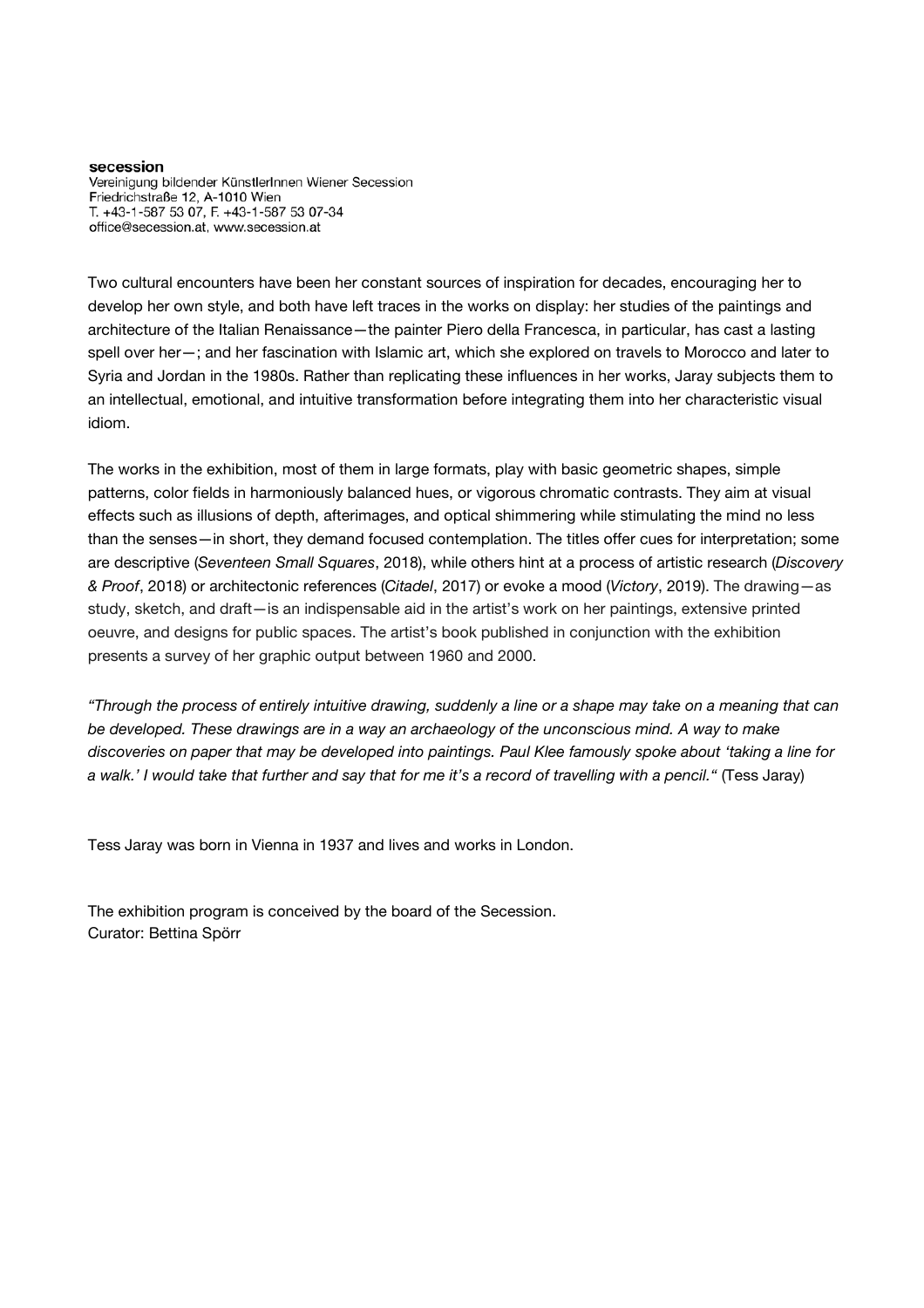#### secession

Vereinigung bildender KünstlerInnen Wiener Secession Friedrichstraße 12, A-1010 Wien T. +43-1-587 53 07, F. +43-1-587 53 07-34 office@secession.at, www.secession.at

## Artist's book

#### Tess Jaray. Thinking on Paper

Format: 23 x 28.5 cm Details: hardcover, thread binding, 336 pages Concept: Georgia Vaux with Tess Jaray Text and drawings: Tess Jaray ca. 200 illustrations Secession 2021 Distribution: Revolver Publishing € 35,-

#### Press contact

Karin Jaschke T. +43 1 587 53 07-10 E-Mail: presse@secession.at

## Press images

Installation views are available for download at https://www.secession.at/en/presstype/aktuell/